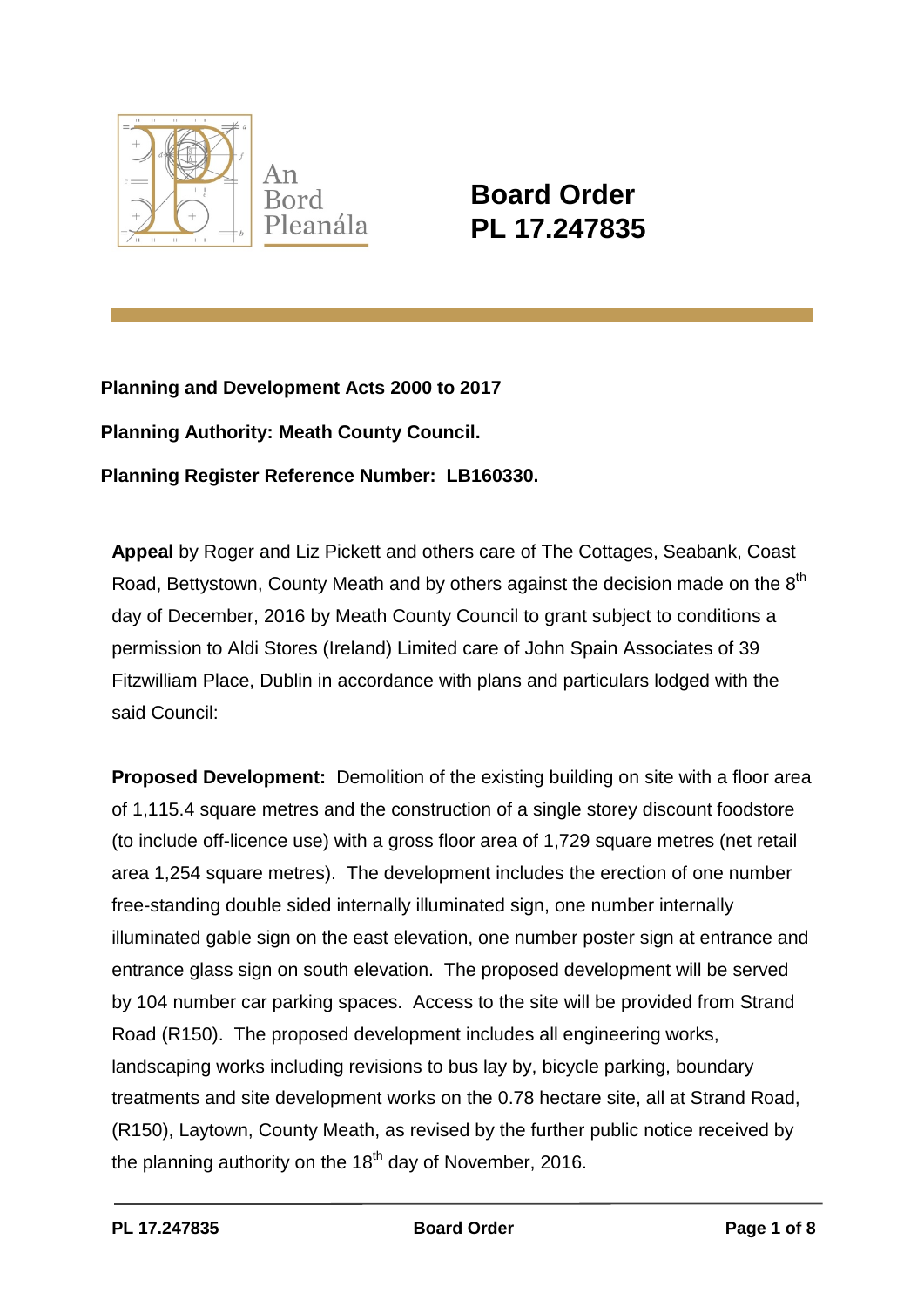### **Decision**

**GRANT permission for the above proposed development in accordance with the said plans and particulars based on the reasons and considerations under and subject to the conditions set out below.**

### **Matters Considered**

In making its decision, the Board had regard to those matters to which, by virtue of the Planning and Development Acts and Regulations made thereunder, it was required to have regard. Such matters included any submissions and observations received by it in accordance with statutory provisions.

#### **Reasons and Considerations**

Having regard to (a) "The Retail Planning Guidelines for Planning Authorities" issued by the Department of the Environment, Community and Local Government in April, 2012, (b) the policies and objectives of the Meath Development Plan 2013-2019 and the East Meath Local Area Plan 2014-2020, including the 'B1 - Commercial/Town or Village Centre' zoning attributed to the site with a stated objective to "protect, provide for and/or improve town and village centre facilities and uses" and the uses normally acceptable under this zoning which include 'shop-local and 'shop-major'; and to the action/recommendation set out in the Meath Retail Strategy 2013-2019, 'to support the provision of small to medium scale convenience retail development in Laytown to support the needs of the local community', (c) the brownfield nature of the site and pattern of development in the area and (d) the nature, scale and design of the proposed retail development, it is considered that, subject to compliance with the conditions set out below, the proposed development would be an appropriate form of development at this location, would comply with the scale and type of retailing identified for these lands as set out in the applicable planning policy for the area, would not seriously injure the amenities of the area or of property in the vicinity and would be acceptable in terms of traffic safety and convenience. The proposed development would, therefore, be in accordance with the proper planning and sustainable development of the area.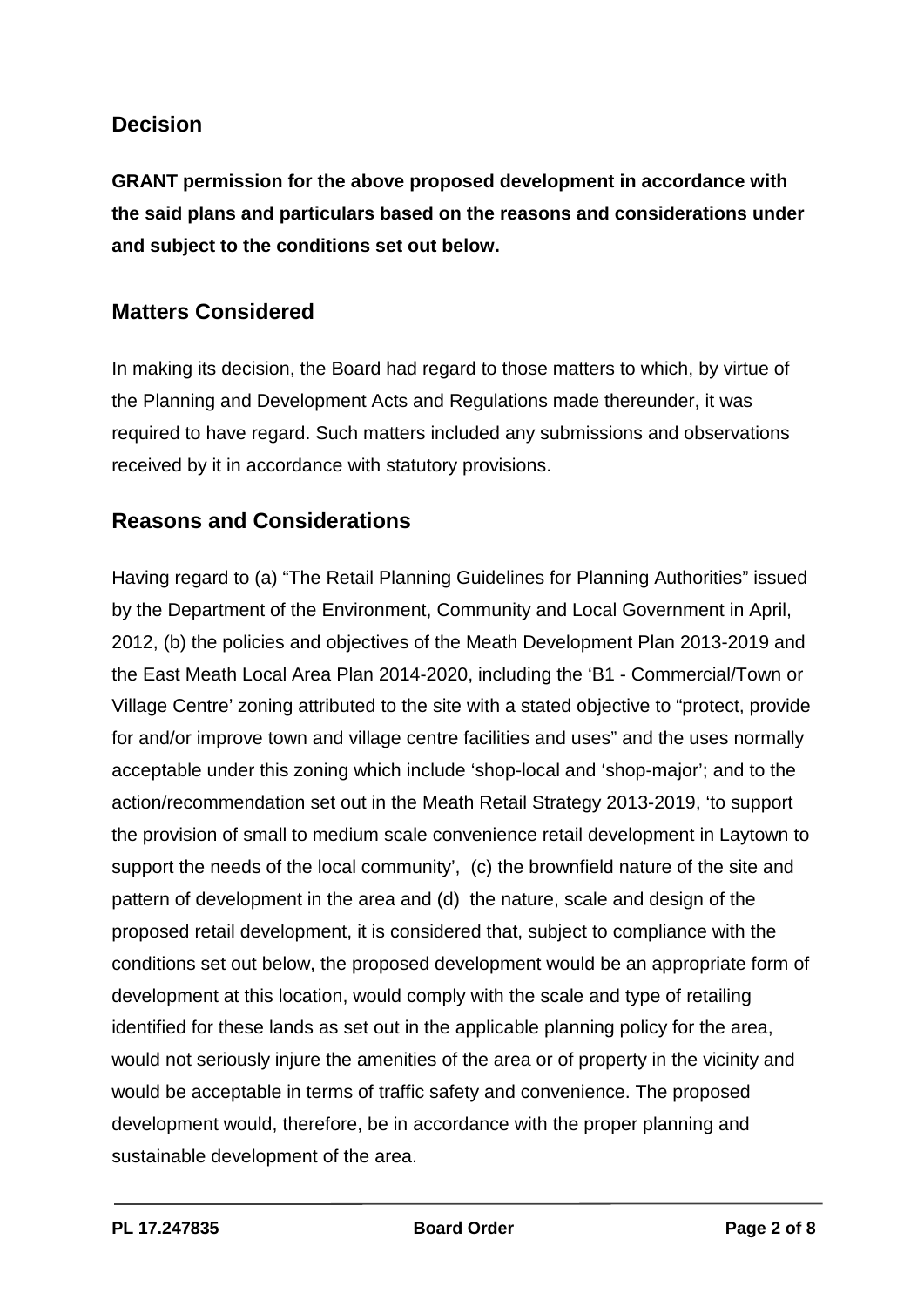## **Conditions**

1. The proposed development shall be carried out and completed in accordance with the plans and particulars lodged with the application as amended by the further plans and particulars submitted on the  $14<sup>th</sup>$  day of November, 2016 and the  $18<sup>th</sup>$  day of November, 2016, except as may otherwise be required in order to comply with the following conditions. Where such conditions require details to be agreed with the planning authority, the developer shall agree such details in writing with the planning authority prior to commencement of development and the development shall be carried out and completed in accordance with the agreed particulars.

**Reason:** In the interest of clarity.

2. The proposed retail unit shall operate only between the hours of 0800 and 2100 from Monday to Saturday inclusive and between the hours of 1030 and 1900 on Sundays, Bank and public holidays.

**Reason:** In the interest of residential amenity.

3. No deliveries shall be taken at, or dispatched from, the premises outside the hours of 0700 to 2100 from Mondays to Saturdays, nor outside the hours of 0900 to 1900 on Sundays, Bank or public holidays.

**Reason:** In the interest of residential amenity.

4. Details, including samples, of the materials, colours and textures of all the external finishes, including external glass, to the proposed development shall be submitted to, and agreed in writing with, the planning authority prior to commencement of development. In this regard, samples shall be erected on site where required by the planning authority.

**Reason:** In the interest of the visual amenities of the area.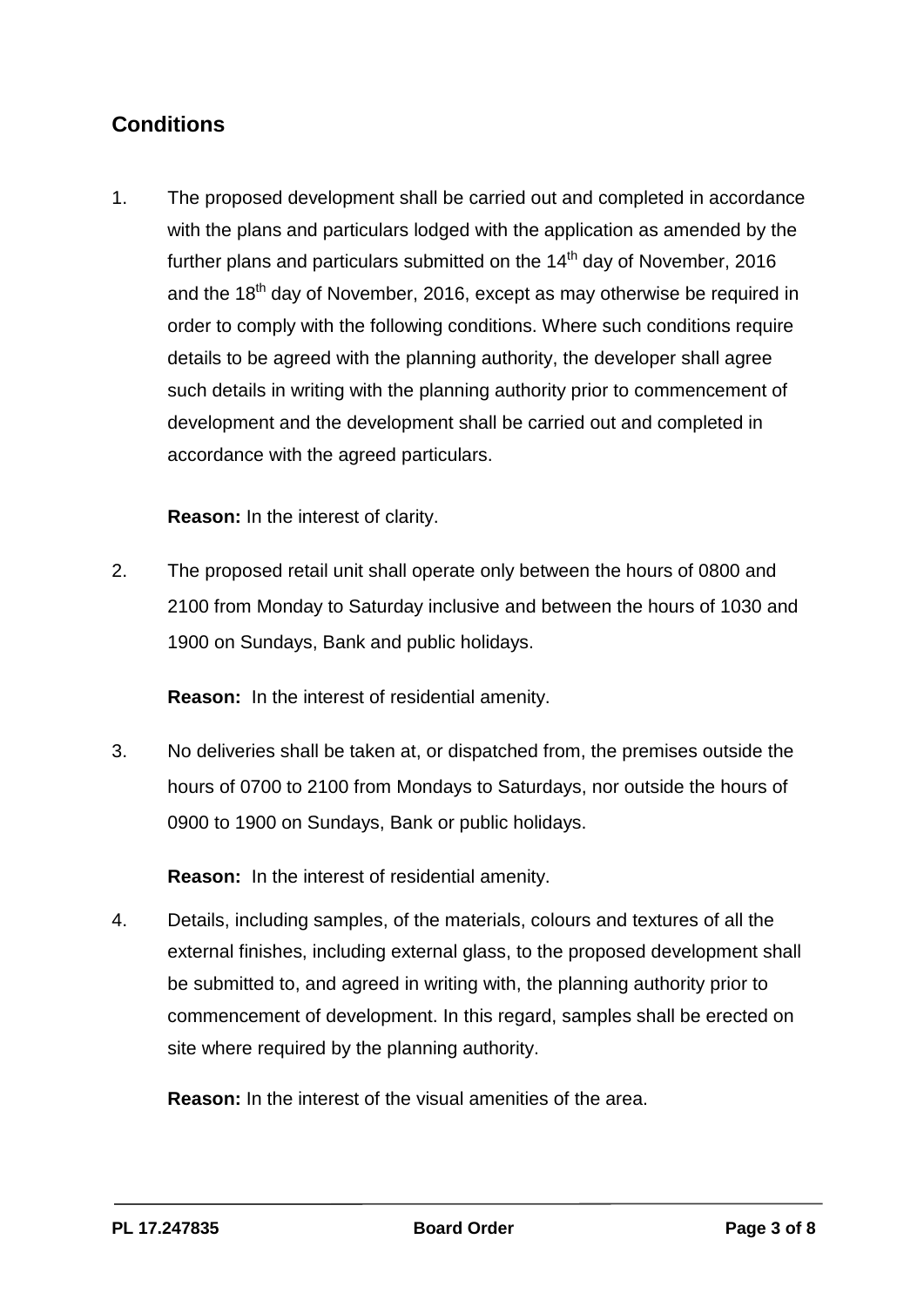5. The noise level shall not exceed 55 dB(A) rated sound level, as measured at the nearest dwelling. Procedures for the purpose of determining compliance with this limit shall be submitted to, and agreed in writing with, the planning authority prior to commencement of development.

**Reason:** To protect the amenities of property in the vicinity of the site.

6. Details of mitigation measures to soften the visual appearance of the northern elevation shall be submitted to, and agreed in writing with, the planning authority prior to commencement of development

**Reason:** In the interest of the visual amenities of the area.

- 7. (a) Advertisement signs shall be as shown on the drawings submitted with the application, save the omission of the totem pole sign from the development and replacement by a low level sign at the entrance adjoining Strand Road. Revised drawings showing compliance with this requirement shall be submitted to, and agreed in writing with, the planning authority prior to commencement of development.
	- (b) No additional advertisement, advertisement structure, freestanding sign, or other projecting elements including flagpoles or banners, shall be erected or displayed on the building or within the curtilage of the site, unless authorised by a further grant of planning permission.

**Reason:** In the interest of visual amenity.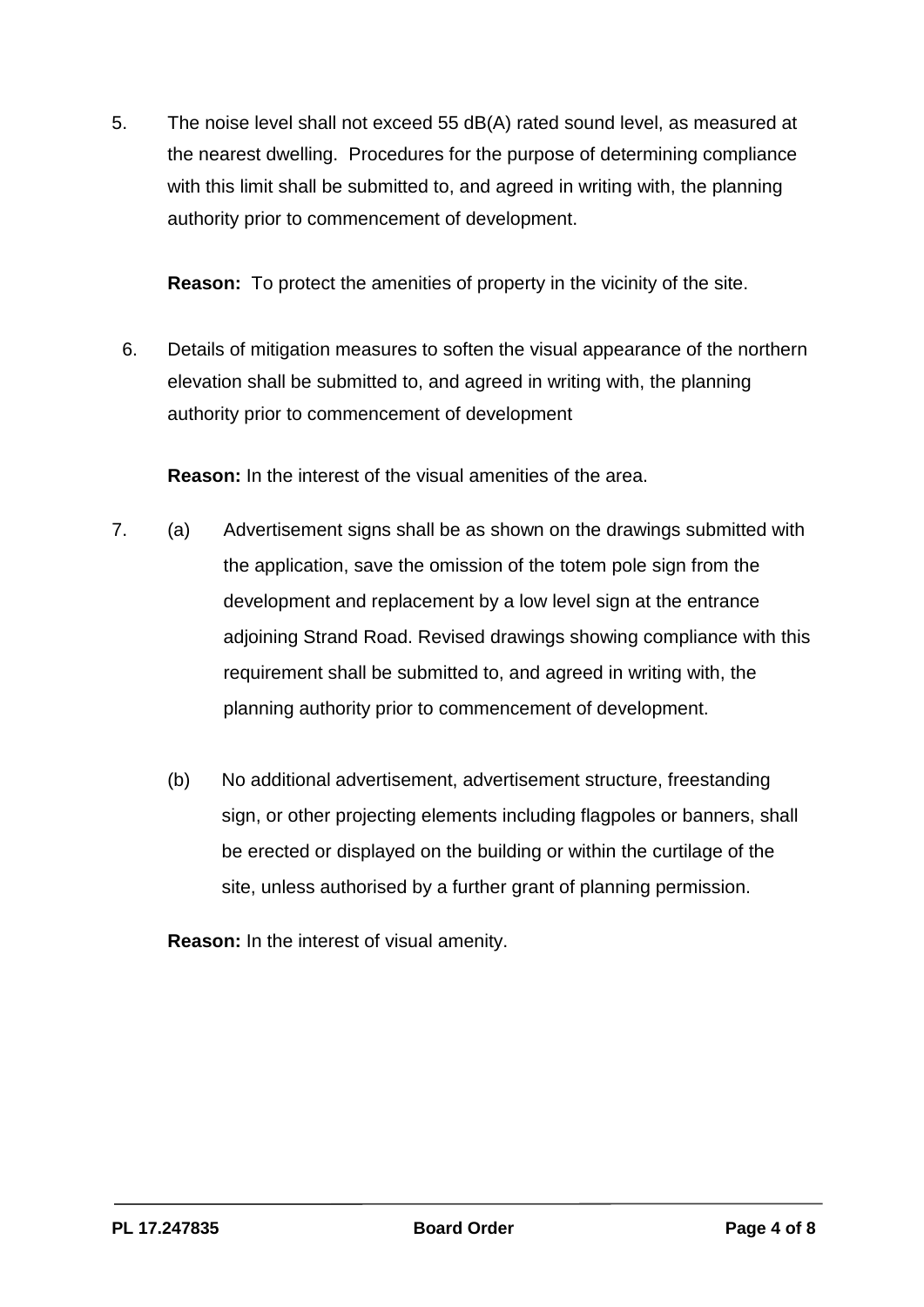8. Public lighting on site, including light associated with signage, shall not cause excessive glare or distraction to road users or adjoining property owners. The level of illumination shall be reviewed at any time by the planning authority and any adjustments shall be made to the satisfaction of the planning authority at the developer's expense.

**Reason:** In the interest of residential amenity.

9. The bus bays shall be constructed to National Transport Authority standards and shall be operational prior to the first opening of the store. Details of the design and location of the bus shelter and bollards shall be submitted to, and agreed in writing with, the planning authority prior to commencement of development.

**Reason:** In the interest of traffic and pedestrian safety.

10. No items associated with refrigeration ventilation or air conditioning apart from the low noise fridge condenser units shall be erected or placed on any external surface without the prior written agreement of the planning authority.

**Reason:** To protect the residential amenities of property in the vicinity.

11. The demolition of the building on site and the construction of the development shall be managed in accordance with a Construction Management Plan, which shall be submitted to, and agreed in writing with, the planning authority prior to commencement of development. This plan shall provide details of intended construction practice for the development, including noise management measures and off-site disposal of construction/demolition waste.

**Reason:** In the interests of public safety and residential amenity.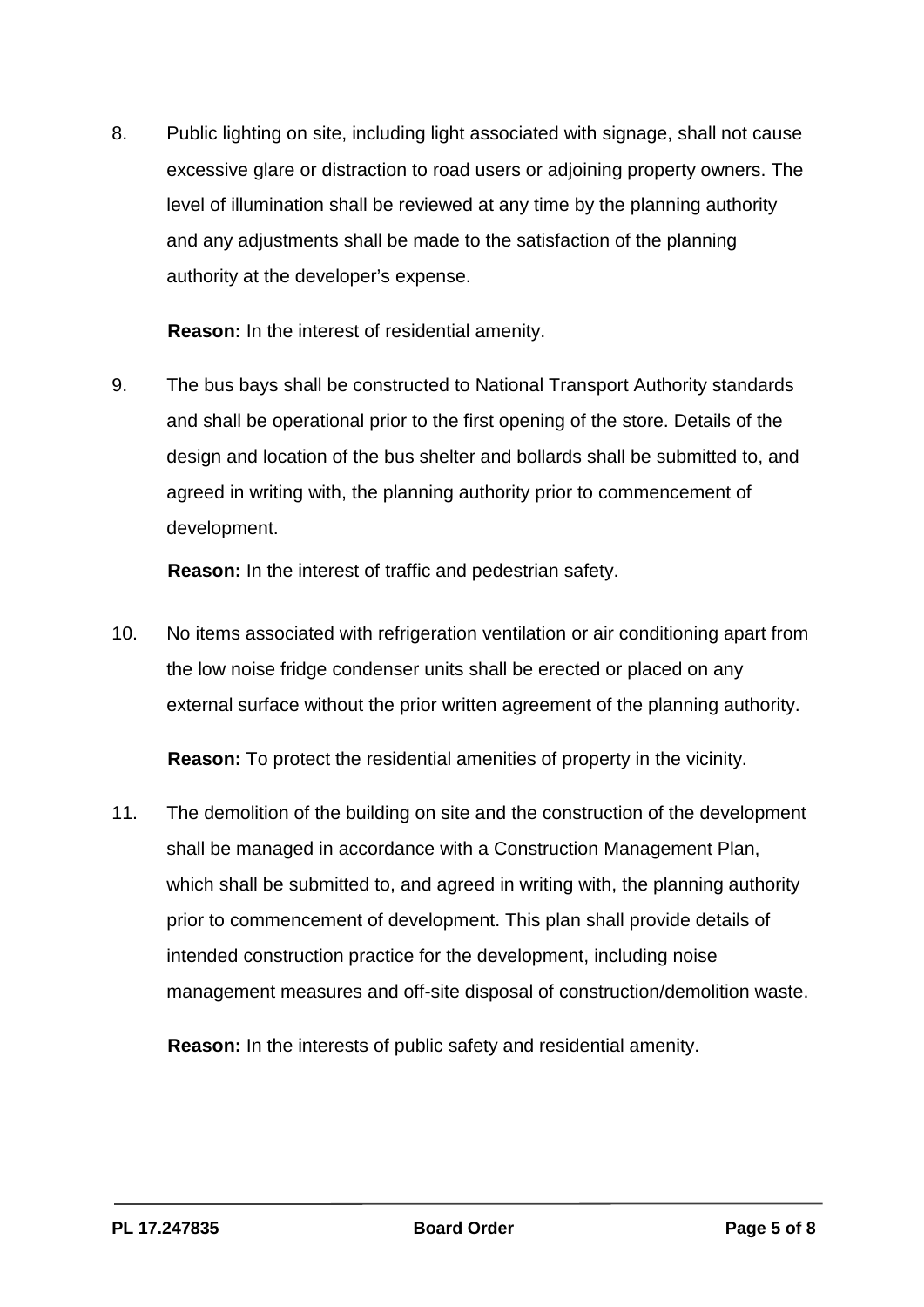12. Site development and building works shall be carried out only between the hours of 0800 and 1900 from Mondays to Fridays inclusive, between the hours of 0800 and 1400 on Saturdays and not at all on Sundays and public holidays. Deviation from these times will only be allowed in exceptional circumstances where prior written approval has been received from the planning authority.

**Reason:** In order to safeguard the amenities of property in the vicinity.

13. Water supply and drainage arrangements, including the disposal of surface water, shall comply with the requirements of the planning authority for such works and services.

**Reason:** In the interest of public health.

14. The landscaping scheme shown on drawings numbers 16-433-PD-01 (Soft Landscape Plan and Planting Plan) and 18-433-PD-02 (Planting Details), as submitted to the planning authority on the 14<sup>th</sup> day of November, 2016 shall be carried out within the first planting season following substantial completion of external construction works. All planting shall be adequately protected from damage until established. Any plants which die, are removed or become seriously damaged or diseased, within a period five years from the completion of the development, shall be replaced within the next planting season with others of similar size and species, unless otherwise agreed in writing with the planning authority.

**Reason:** In the interest of visual amenity.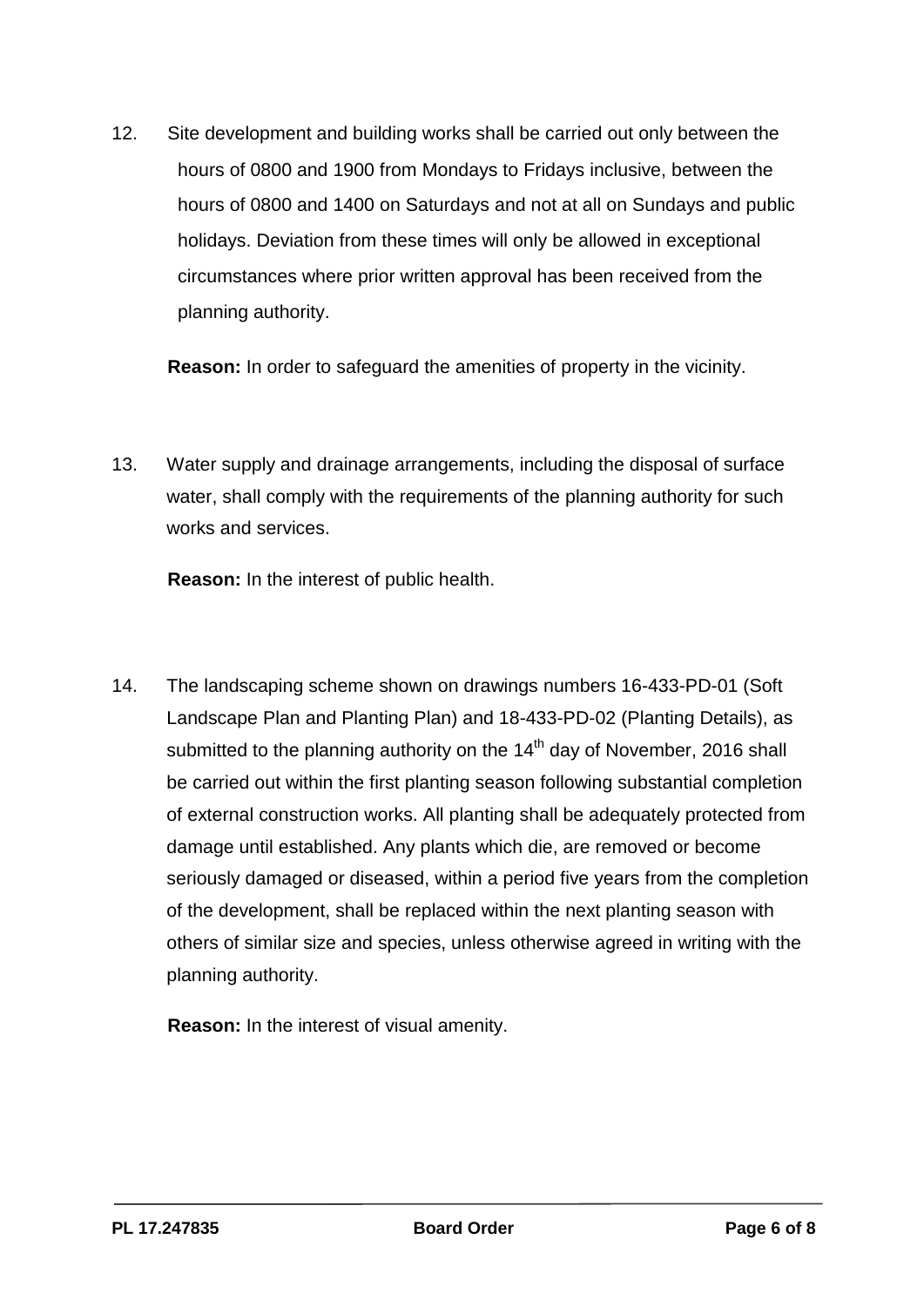- 15. The developer shall facilitate the preservation, recording and protection of archaeological materials or features that may exist within the site. In this regard, the developer shall:
	- (a) notify the planning authority in writing at least four weeks prior to the commencement of any site operation (including hydrological and geotechnical investigations) relating to the proposed development,
	- (b) employ a suitably-qualified archaeologist who shall monitor all site investigations and other excavation works, and
	- (c) provide arrangements, acceptable to the planning authority, for the recording and for the removal of any archaeological material which the authority considers appropriate to remove.

Testing shall be carried out prior to commencement of development and a schedule shall be submitted to, and agreed in writing with, the planning authority.

In default of agreement on any of these requirements, the matter shall be referred to An Bord Pleanála for determination.

**Reason:** In order to conserve the archaeological heritage of the site and to secure the preservation and protection of any remains that may exist within the site.